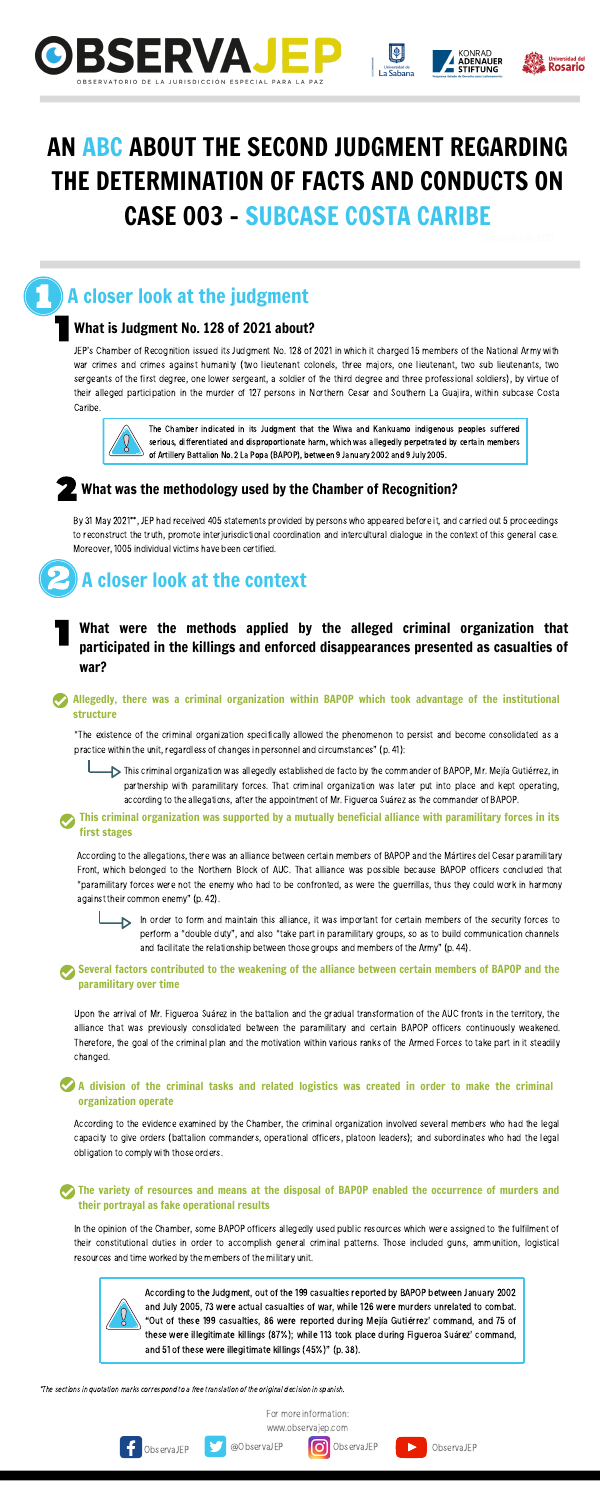





**ADENAUER** 

### SECOND PATTERN – Murder of civilians unrelated to combat in order to maintain the figures of operational results.



For more information: [www.observajep.com](http://observajep.com/index.php)



ObservaJEP **@ObservaJEP O** ObservaJEP **DeservaJEP** 

The Chamber identified two general criminal patterns:

### FIRST PATTERN - Murder of civilians who were accused of being enemy combatants, often with the support of the paramilitary

### The Chamber identified  $\,$  4 modalities which characterize the first general criminal pattern:

The second general criminal pattern was  $intensified by 2 factors:$ 

Alleged agreement between the command of BAPOP and members of AUC for handing over persons who were illegitimately presented as casualties of war.

Members of several BAPOP platoons allegedly searched for their victims among persons whom they imagined would not be missed by others, such as persons associated with criminality, homeless persons, frequent drug users and informal workers.

This general criminal pattern followed the logic related to pressure for results, and aimed at safeguarding the reputation of the Battalion. Said pressure was allegedly exerted by commanders, direct superiors and high-ranking officials.

The arrival of commander Juan Carlos Figueroa Suárez, in January 2004.

The paramilitary demobilization and the resulting termination of the alliance between BAPOP and members of that armed group.

### The Chamber identified  $\bar{\bf 2}$  modalities which characterize the second general criminal pattern:

Retention of civilians at control posts placed on highways, surveillance and military control operations.

Murder of defenseless persons who were accused by guides and informants of belonging to or aiding the guerrillas.

 $\overline{\mathbf{3}}$ Murder of persons allegedly related to illicit acts.

Murder of persons who were out of commission due to either injury or surrender.

- The troops perceived presenting casualties of war as a means to obtain removal from a combat zone (p. 115).
- Payments related to the armaments which were planted on the persons presented as casualties of war (p. 118).
- Stimuli such as street names, public congratulations, among others (p. 119).  $\blacktriangledown$

- Fabrication of BAPOP operational documents based on false information by platoon leaders and high-ranking officers(p.132).
- Concealment of the victims' identities and reporting them as unidentified, as well as destroying their identity documents(p.139).
- Planting weapons, ammunition and warfare material on the victims, in order to validate that there was a confrontation (p.146).
- Removal of the victims' corpses by military officers in the absence of judicial police authorities, which prevented the facts from being duly investigated (p.143).
- Simulation of hostilities by members of the troops, in order to lead the community to believe they were battling armed groups(p.150).
- Lack of an adequate investigation about the deaths by the Military Justice System (p.155).

## What were the damages suffered by the victims and their family members?

Examples of means of pressure identified by the Chamber

- Threats to discharge military officers or charge them with crimes in case they did not produce the expected results (p. 107).
- "Explicit" pressure to produce "casualties of war broadcast through radio programs" (p. 106).
- In case someone was captured, the explicit or implicit order was to kill them and present them as a casualty of war (p. 108).

The commanders were forced to sign documents in which they committed to present a certain number of casualties, regardless of the realm of responsibility of their troops(p. 110).

Examples of incentives identified by the Chamber

 $\blacktriangledown$  Certificates and compensation to those who presented casualties of war (p. 113).

### Which circumstances contributed to covering up the patterns described in the Judgment?

On the basis of the previously described patterns, the Chamber documented various situations which allegedly allowed the participants to cover up these facts:

The Chamber stressed that the damage caused to the victims not only included violations of individual assets, but also generated material and immaterial harm, a sensation of impunity, and familyrupture after their loved ones were gone.

Moreover, the Chamber concluded that some of the victims in this case were members of indigenous communities, women, children and especially vulnerable persons.

> The Chamber applied a differentiated perspective in order to analyze the impact of the events and the vulnerability of the victims, which were considered by the perpetrators when committing the crimes.

Selection of vulnerable victims in Valledupar and Barranquilla, who were relocated by means of deceit, then killed and presented as casualties of war.

# AN ABC ABOUT THE SECOND JUDGMENT REGARDING THE DETERMINATION OF FACTS AND CONDUCTS ON CASE 003 - SUBCASE COSTA CARIBE

### Which general criminal patterns were identified by the Chamber?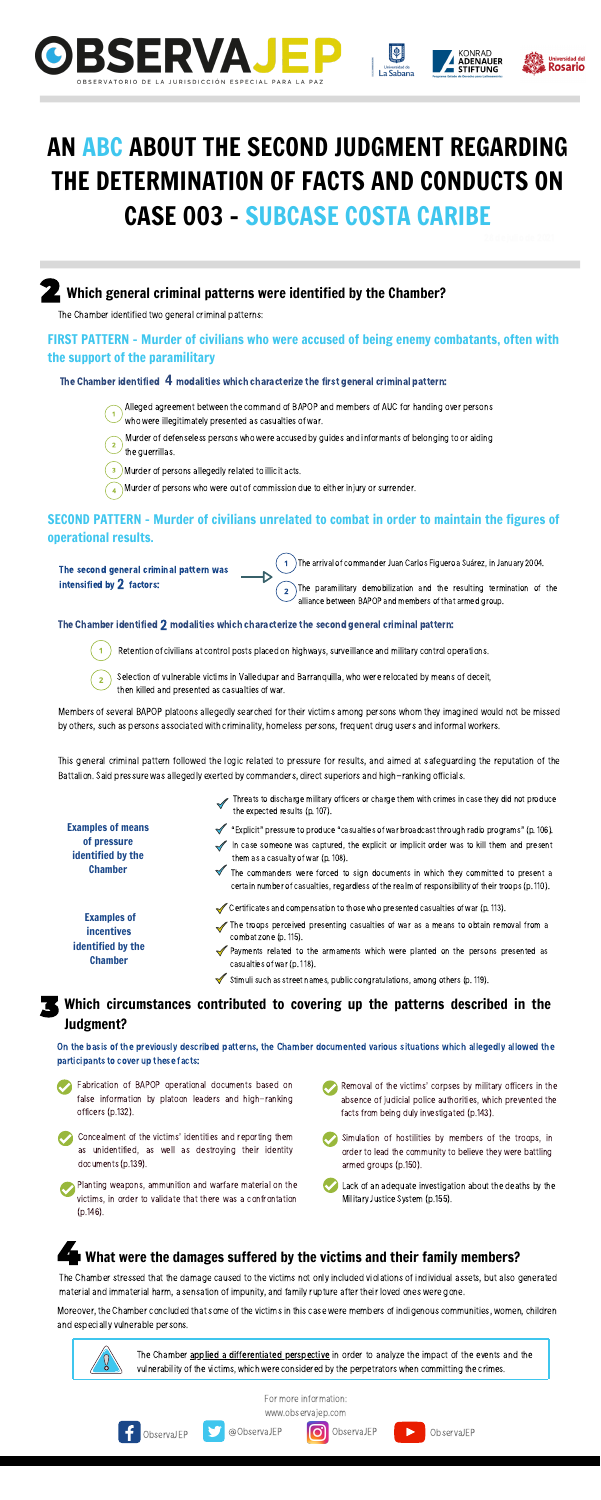





**ADENAUER** 

For more information:







### Impact on the Wiwa and Kankuamo Indigenous Peoples

The Chamber established that, "the impact on the indigenous peoples in Case 003 encompasses harm of a multidimensional character which affects their ways of life and cosmovision, as well as the intrinsic and reciprocal relations they have with their territory" (p.168).

 $\triangleright$  The victims who were members of the Kankuamo People "represent a little over 7% of the totality of victims recognized by the Chamber. Nevertheless, the true dimension of their victimization only becomes clear if one considers that this group is a minority in Cesar, since Kankuamos do not amount to even 1% of the population of said department" (p.169). Many of these victims were detained in their own territories or at their homes, and then murdered.

According to the Chamber, the murders perpetrated against members the Wiwa and Kankuamo Indigenous Peoples by BAPOP officers "took place during the implementation of institutional measures aimed at protecting the indigenous communities of Sierra Nevada de Santa Marta in the context of the armed conflict" (p. 171).

Based on the principles adopted by JEP regarding an ethnic, differentiated, dialogical and intercultural perspective, the Chamber determined that the harm suffered by the indigenous communities comprises a violation of their principles and projects of life. Accordingly, the Chamber recognized thatsaid harm included:

- **Example 2 Ioss of the enjoyment of their territory:** This loss made it impossible for them to inhabit their places of creation of knowledge, such as sacred sites, and contributed to the "deterioration of their leisure activities, which are fundamental for the wellbeing and social interaction of the communities" (p.180).
- Harm to the health of the victims' family members: This damage can be demonstrated through the increase in cardiovascular diseases or diabetes within the communities, as well as strong sleep disorders, insomnia and cases of depression.
- Harm to children and youth: The Chamber ascertained, based on the evidence, that three victims of killings illegitimately presented as casualties of war were between the ages of 13 and 18.

Harm to the institutional legitimacy: The Chamber found that these actions deteriorated the trust which was placed on State authorities by the Indigenous Peoples. Several victims who were members of these peoples started feeling insecurity and panic upon seeing Armysoldiers.

Harm to the future of individuals and nuclear families, as well as to the future of the collectivity: The integrity and longevity of their culture "depend on enjoying the necessary conditions to maintain their particular forms of life in times to come" (p.178). This also entails the loss of harmony within the community and a violation against these peoples.

The Chamber concluded that children and adolescents have especially suffered the impacts of the violence during the armed conflict. They have endured orphaning, sexual violence, forced recruitment, and forced displacement.

The Chamber's juridical classification was done in conformity with International Humanitarian Law, International Criminal Law, International Human Rights Law and domestic criminal law. It also applied said legal framework according to the principle of legality in its traditional notion, which requires a previous, precise, strict and written law.

Harm to indigenous women: The Chamber verified harm to the cultural integrity, which affected the roles, forms of childbearing, transmission of knowledge and reproduction of their culture. For instance, youths "were used as informants, which led to harm associated with stigmatization and the resulting forms of violence that might put their lives at risk" (p.181).

Harm to their memory and good name: This damage prolongs itself over time, and entails horizontal and intergenerational violations against the family nucleus, "every time an accusation prevents survivors to free themselves from the stigma which was placed on their family members" (p.176).

Harm to their cultural integrity: This kind of damage occurs due to the loss of life of members of the indigenous peoples, which is related to the individual harm causing physical, material, psychological and spiritual impacts.

### Women and girls were among the victims of these actions

The Chamber acknowledged that both women and girls have had to endure violence aimed at "reminding them of their presumed inferior place in society if compared to men, and punishing any behavior that might be considered as a

transgression or contradiction of this social order" (p.184).

### Adolescents

 $\mathbf{2}$ 

3

4

### Persons with cognitive disabilities

The Chamber concluded that, at least in one case, one of the victims was chosen because of their vulnerable situation related to living with a cognitive disability. Accordingly, the deliberate manipulation or instrumentalization of persons with cognitive disabilities demonstrates "the harm associated with the idea that persons with disabilities are expendable in society" (p.191).

### A closer look at criminal responsibility

The Chamber carried out a two-fold examination of the conducts, thus it qualified them according to both domestic criminal law and international criminal law.

### Crimes perpetrated according to the Judgment



Murder against a protected person (Article 135 of the Criminal Code)



- BAPOP officers allegedly killed 127 persons.
	- The murders took place during the armed conflict; the alleged perpetrators took advantage of the resources, armaments and their official capacity as members of the National Army.
	- All 127 victims were civilians who were not participating in hostilities or bearing weapons.

Enforced disappearance (Article 165 of the Criminal Code)

- The alleged perpetrators used various methods for depriving the victims of their liberty, such as entering into agreements with paramilitary groups.
- The alleged perpetrators intended to conceal 121 persons in order to present them as casualties of war who could not be identified.

With regard to domestic law, the Chamber indicated that the following crimes were possibly perpetrated:

# AN ABC ABOUT THE SECOND JUDGMENT REGARDING THE DETERMINATION OF FACTS AND CONDUCTS ON CASE 003 - SUBCASE COSTA CARIBE